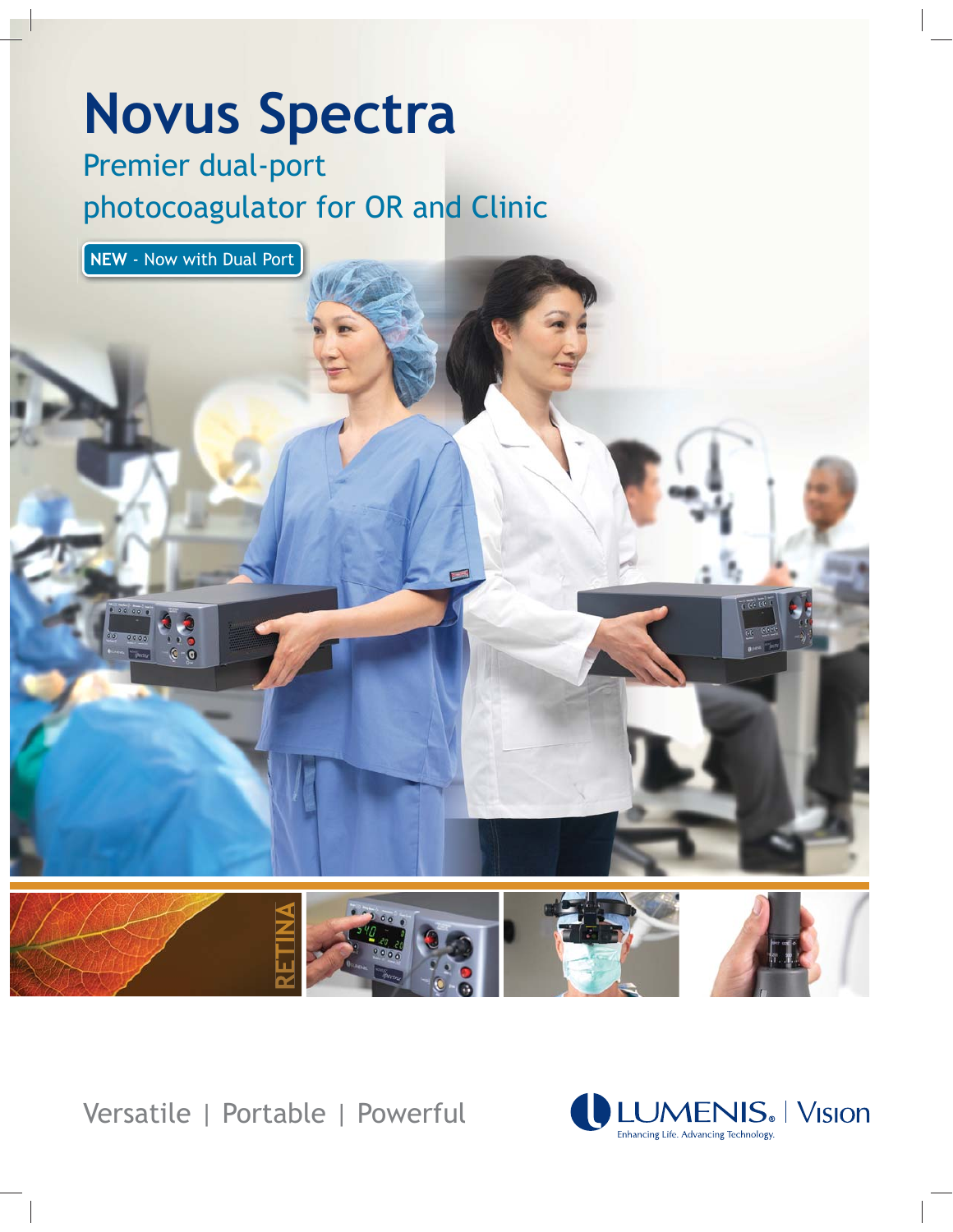# **Passion for ophthalmic lasers that dates back more than 40 years!**

At Lumenis, we truly understand photocoagulation technology; that is after all only one of the privileges reserved for the company that pioneered the first argon laser photocoagulator for ophthalmology. It is also precisely the reason why the decisive majority of ophthalmologists around the globe have actively chosen to purchase Lumenis photocoagulators for the past 40 years – making Lumenis the global market leader and the company with the largest installedbase of ophthalmic laser photocoagulators worldwide.

## **Novus Spectra**

#### Premier, high-powered, photocoagulator

The Lumenis Novus Spectra is an innovative photocoagulator with an extensive set of features that deliver power and reliability with proprietary advancements in diode-pumped solid-state technology.

Next-generation DPSS technology drives 2.5 W of power from the compact Novus Spectra system and an active resonator temperature control ensures stable beam output and system reliability. Versatile, efficient and compatible with a wide-array of delivery devices, the dual-port Novus Spectra was designed to provide optimal results in the operating room and outpatient clinic.

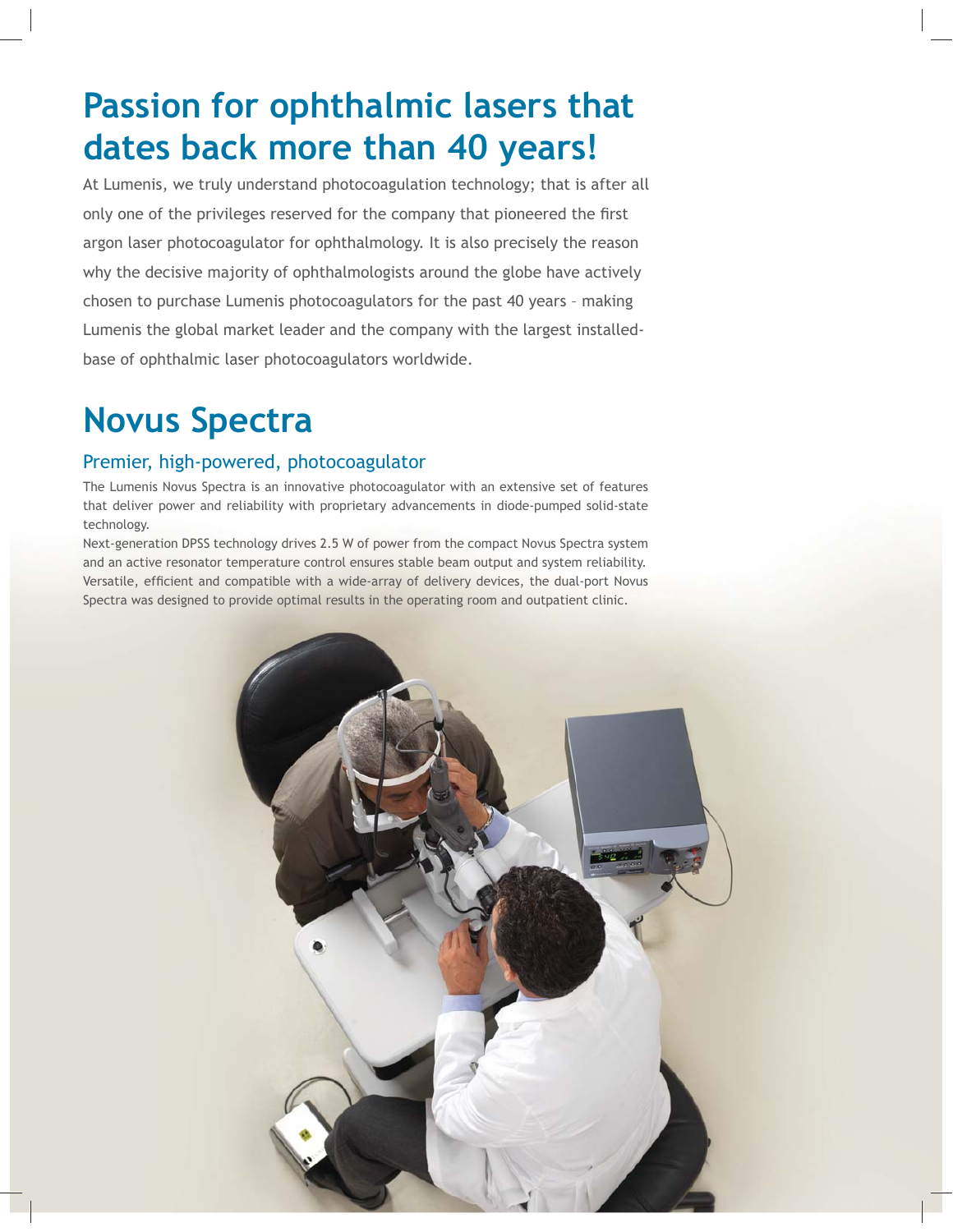# **SureSpot™ Optics**

### Sharply defined and evenly distributed power on the retina: Safe & low-power density at the cornea and the lens

|                                    | <b>Defocus</b><br><b>Optics</b> | <b>Lumenis Patented</b><br>SureSpot™ Optics | Parfocal<br><b>Optics</b> |
|------------------------------------|---------------------------------|---------------------------------------------|---------------------------|
| <b>Titration</b>                   | <b>YES</b>                      | YES√                                        | <b>NO</b>                 |
| Low Power density<br>on the cornea | <b>YES</b>                      | $YES\checkmark$                             | <b>NO</b>                 |
| Sharp spot on retina               | <b>NO</b>                       | YES√                                        | <b>YES</b>                |

As with all Lumenis photocoagulators, the Novus Spectra incorporates SureSpot Optics Technology in all Slit Lamp adapters.

The unique and patented SureSpot optics technology from Lumenis ensures that the focal point of the laser beam is maintained on the retina while power density on the cornea and lens is minimized for increased safety.

SureSpot optics also creates a true 50-micron laser spot; that capability distinguishes the Lumenis technology from other lasers that may have a 100-micron minimum spot size and/or project a fuzzy laser spot on the retina.

In essence, SureSpot optics improves treatment efficacy and precision while reducing the potential for damage to anterior-segment tissues. The latter occurrence is especially a concern when using wide-angle lenses that enhance light uptake by the cornea and lens.

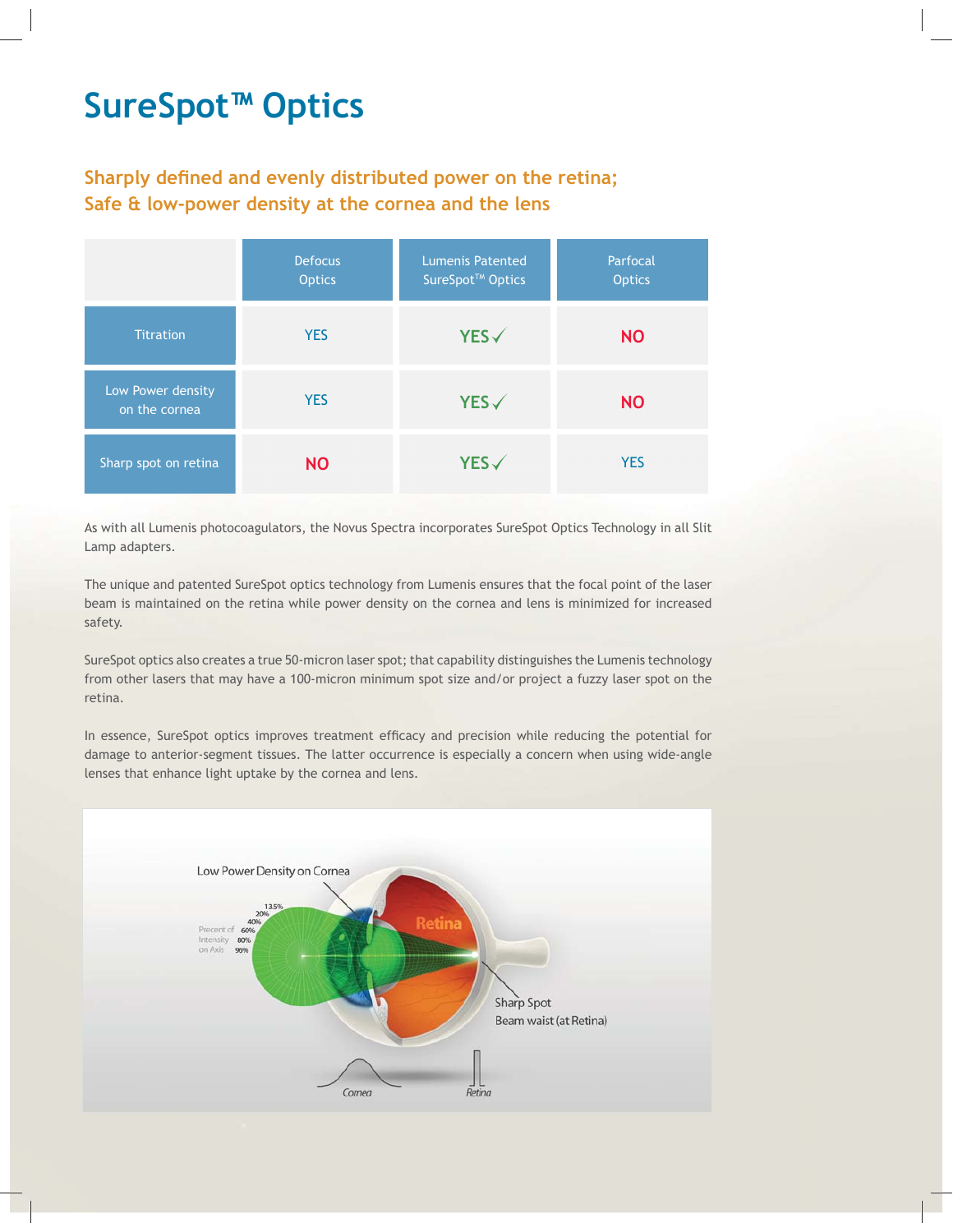### **The Ideal Product for the OR**

- Ergonomic & Compact OR Cart: with built-in storage for accessories
- Remote control: conveniently adjust laser parameters
- Dual Fiber Port: switch instantly between endo-probe and LIO
- PowerEase<sup>™</sup> Footswitch: hands-free power adjustment

**)\*"\$** Choose a multicolor Laser Indirect Ophthalmoscope that suits your preferences. Both our Heine™ and Keeler™ models are rugged, lightweight and equipped with the most advanced laser delivery technology in the market.

Endo Probes: a comprehensive and wide selection of ophthalmic endo probes to meet every clinical need and indication. These include standard, straight, curved, aspirating, illuminating and stepped in 20, 23 and 25 gauge sizes, among others.

**Endo Kit:** surgical microscope eye safety filter with the Lumenis patented ClearView™ technology. The photopic balanced coating eliminates color distortion of the treatment site while optimizing white light transmission or "brightness" of the physician's view.

**PowerEase™ Footswitch:** The Lumenis \*PowerEase™ footswitch provides hands-free power adjustment of the laser by toggling left or right within the footswitch housing.

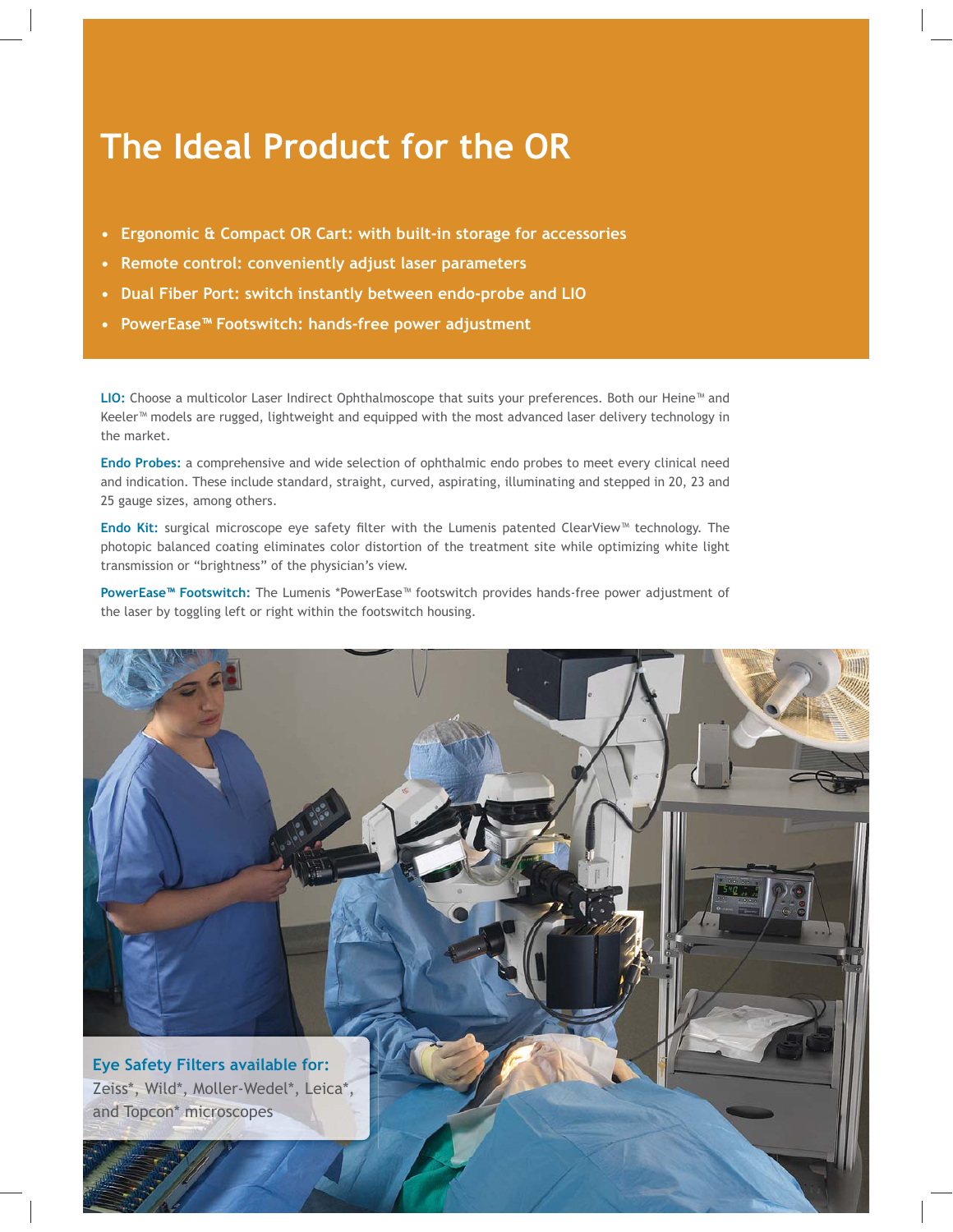# **The Ideal Product for the Clinic**

- Compatible with your preferred Slit Lamp
- Compact, lightweight and space-saving
- Patented SureSpot Optics
- Designed for the busy practice with high patient throughput

**PowerEase™ Footswitch:** The Lumenis \*PowerEase™ footswitch provides hands-free power adjustment of the laser by toggling left or right within the footswitch housing.

LIO: Choose a multicolor Laser Indirect Ophthalmoscope that suits your preferences. Both our Heine™ and Keeler<sup>™</sup> models are rugged, lightweight and equipped with the most advanced laser delivery technology in the market.

LaserLinks: The Lumenis family of LaserLink Slit Lamp adapters will transform most commercially available slit lamps into advanced laser delivery devices with superior optics capabilities.

Eye Safety Filters: a selection of automatic and fixed eye safety filters for the Slit Lamp with the Lumenis patented ClearView™ technology. The photopic balanced coating eliminates color distortion of the treatment site while optimizing white light transmission or "brightness" of the physician's view.

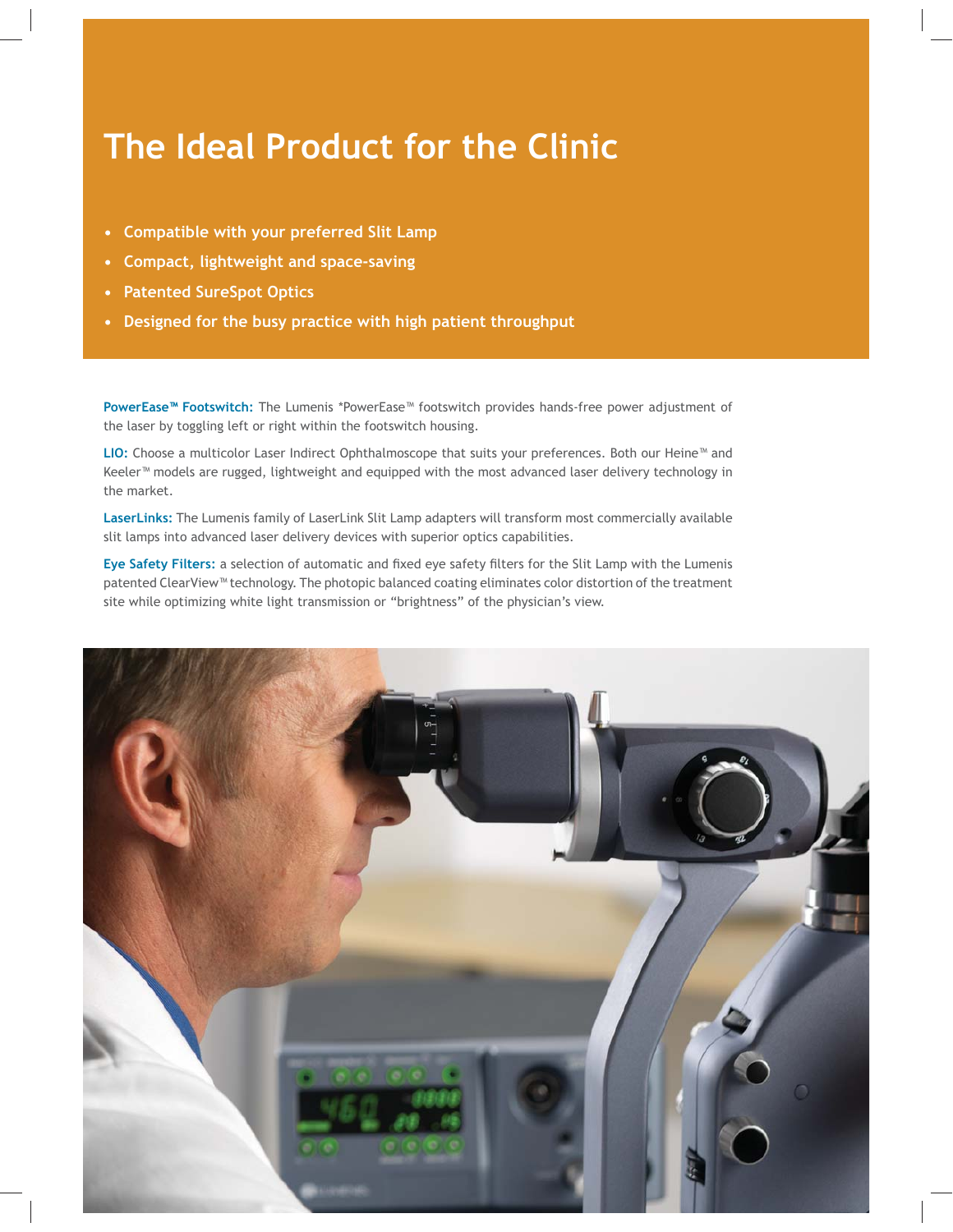# **The Novus Spectra Advantage**

### **Superior Optics**

#### Homogeneous laser spot at target tissue

Our advanced optics and laser delivery technology features uniform energy distribution across the entire laser spot area for more precise and safer treatment. The result is a homogenous laser spot with evenly distributed power across the full diameter of the spot, eliminating the potential risk for the formation of "hot spots".

### **Dual Fiber Port**

#### Instantly switch between delivery devices

Dependability is of crucial importance in both the OR and Office settings.

Changing delivery devices is fast and easy. The Novus Spectra automatically senses the delivery devices connected to it. Laser parameters are adjusted internally to compensate for the chosen delivery device to maintain selected power density on the target tissue.

### **ClearView<sup>™</sup> Filters**

#### **Optimized view of treatment site**

The Lumenis ClearView™ filters' photopic balanced coating eliminates color distortion of the treatment site while optimizing white light transmission or "brightness" of the physician's view. A proprietary coating protects the filter from environmental changes and scratches.

### User-Friendly

#### **Control Panel & Remote Keypad**

A control panel and illuminated remote keypad\* put all operations literally at your fingertips. Adjusting parameters is always within easy and comfortable reach. Conveniently position the remote control on either side of the slit lamp, or in a sterile cover for the operating room.

The Lumenis \*PowerEase™ footswitch provides hands-free power adjustment of the laser by toggling left or right within the footswitch housing.

The Lumenis \*Smart™ footswitch contains an integrated proximity sensor which inserts and removes the physician eye safety filter at the moment you slide your foot in and out of the footswitch housing.

\* Optional accessory

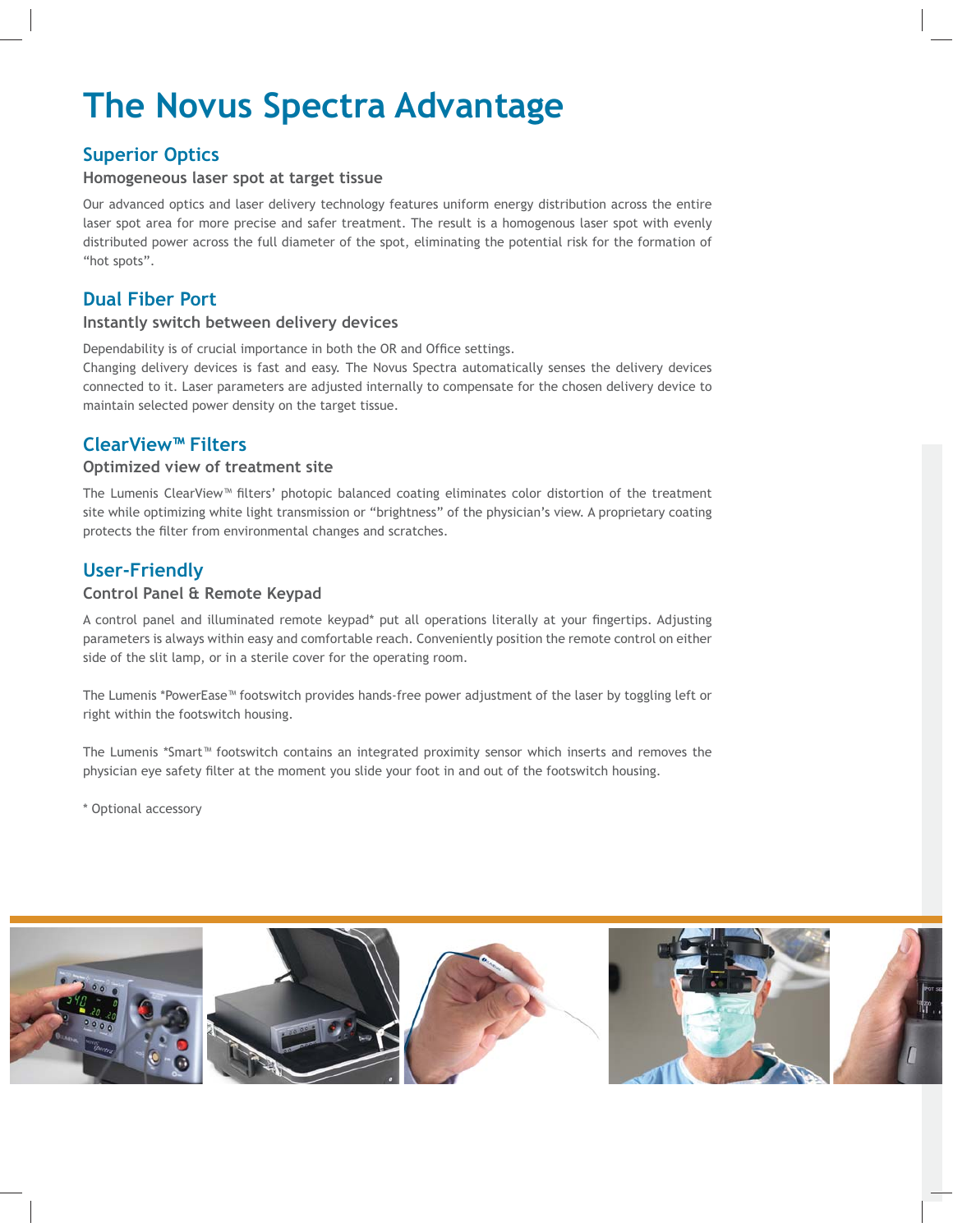# **Lumenis Selecta<sup>™</sup> Platform**

### Retinal, Cataract and Glaucoma Therapy in ONE

#### **Maximum flexibility; minimum footprint**

Connect the Novus Spectra to the Lumenis Selecta Duet™ (YAG & SLT) and create the Trio™ - the most robust laser platform in the market, combining YAG, SLT and Photocoagulation technologies. Gain access to infinite possibilities with minimal space requirements.

The innovation does not stop with the most advanced laser and optics.

The new Selecta table offers true wheelchair accessibility, optimal space utilization and overall stability by relying on two side columns instead of the traditional one. This highly ergonomic table design excels at maximizing user and patient space, while conveniently maintaining a compact footprint in your office.

### **Lumenis Vision - Your Preferred Partner**

Lumenis Vision is the world leader in laser technologies for ophthalmic applications. Our company offers the widest range of products, an unparalleled product support system, the largest global installed-base of ophthalmic laser products and the largest investment in research and development in our industry.

Since introducing the first laser photocoagulator to ophthalmology in 1970, Lumenis Vision has focused on providing ophthalmologists with innovative laser therapies to preserve and improve the sight of patients worldwide.

Lumenis Vision is renowned for technological breakthroughs and a long list of industry gold standards. Our company pioneered the first argon laser photocoagulator for ophthalmology; the first approved marketer of Nd:YAG photodisruptor lasers; developed and introduced the breakthrough technology of multicolor photocoagulation along with the world's first Laser Indirect Ophthalmoscope (LIO); developed and brought to market the revolutionary SLT technology for managing POAG, and more.

Today, Lumenis Vision offers you the confidence of doing business with a company that remains committed to ophthalmology and to meeting your needs.